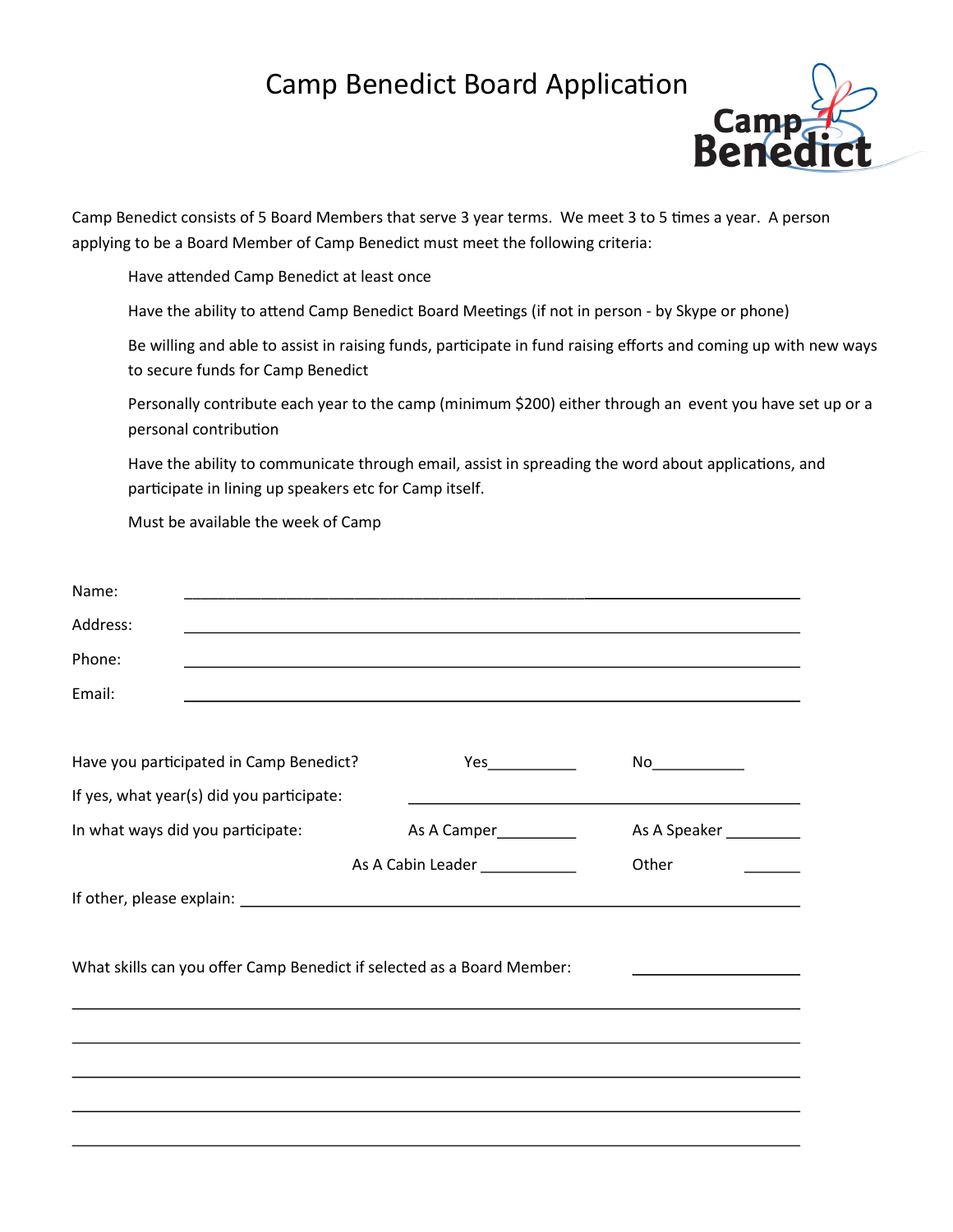## Camp Benedict Board Application

Page 2



|                  | We have Camp every Year and usually a big fundraiser. Would you be able to participate in both. |
|------------------|-------------------------------------------------------------------------------------------------|
| Yes              | Nο                                                                                              |
| If not, why not? |                                                                                                 |

Most of our Board Meetings are in the Brainerd Lakes Area. We try to announce meet ups at least 2 weeks out to the Board. As our meetings are kept to a minimum we ask that Board Members miss no more than one a year. Is there any reasons you would be unable to attend Board Meetings if given dates in advance and conflicts checked previously?

Have you been or are you currently on any other Boards. If so please list the Boards you are on and what your duties consist(ed) of on these Boards:

## Please list 3 references we may contact:

| <b>Name</b> | Phone | Connection to you |  |
|-------------|-------|-------------------|--|
| 1.          |       |                   |  |
| 2.          |       |                   |  |
| 3           |       |                   |  |